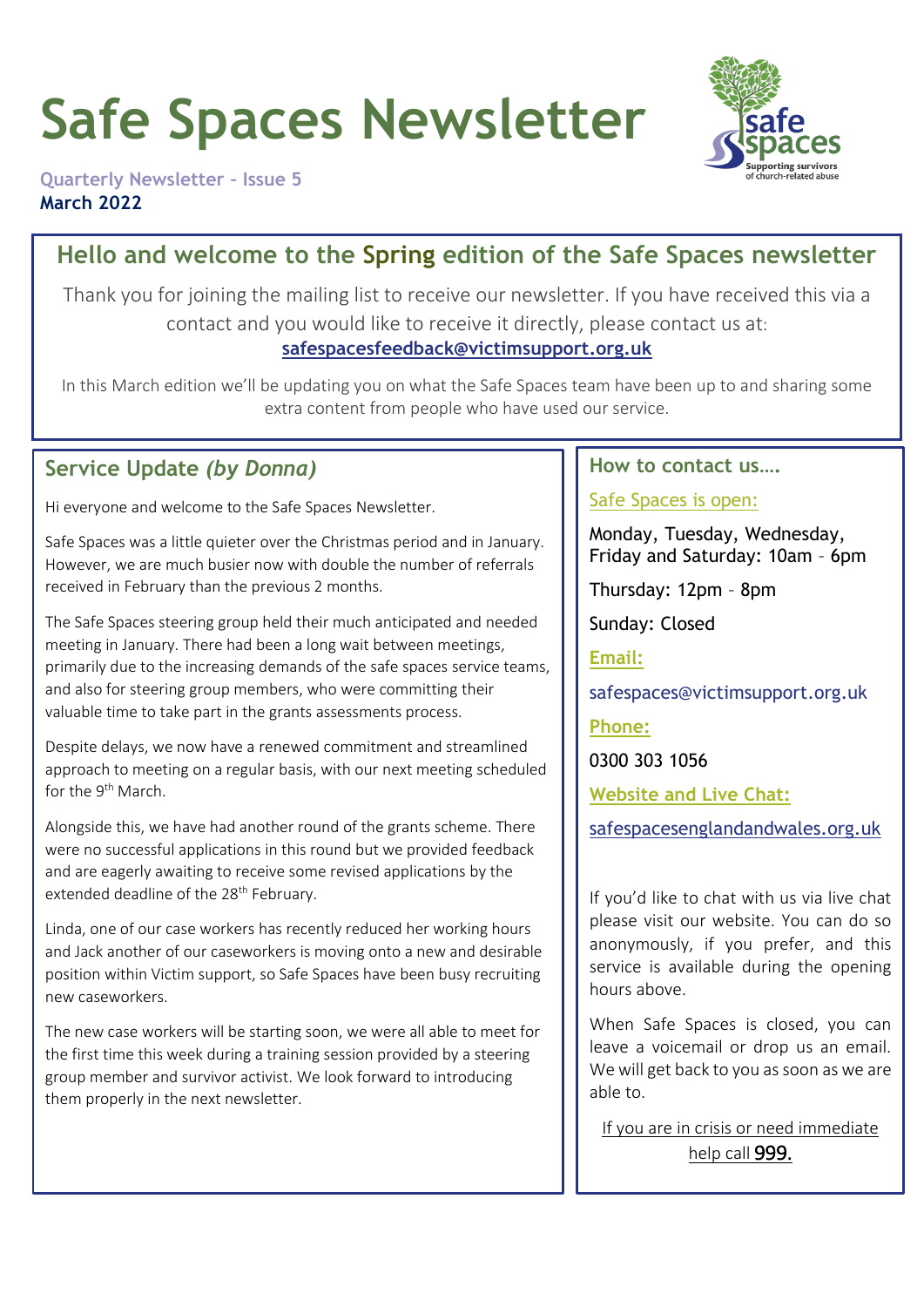# **Safe Spaces Grants Service Update** *(by Donna)*

Round 2 of the grants process was advertised in the previous quarter. With a deadline for the  $8<sup>th</sup>$  of October. The panel was made up of the project manager and 3 steering group members, who are also victims and survivors of Church related abuse. From this round we were able to successfully award two rounds of grants.

These went to:

*Men Against Sexual Abuse*: A fantastic therapy group using different platforms, to help men gain a level of control of their issues stemming from sexual abuse. Working with churches to target this support at victims and survivors of abuse specifically relating to the Church of England and Catholic Church in England and Wales.

# <https://masamenagainstsexualabuse.com/>

*Mersey Counselling and Therapy Centre*: Who are providing fully professional counselling, psychotherapy and/or spiritual accompaniment sessions for people who have suffered abuse through their churches, whether that abuse is physical, sexual, emotional or spiritual throughout the northwest and beyond. They asked us to include a feature; which you will find on the next page.

# <https://www.mctcwirral.org.uk/>

The third and final round of the Grants Process was advertised with a deadline of the 9<sup>th</sup> January. Unfortunately, the panel wasn't able to make a positive decision on those applications. However, feedback was given and we agreed to extend the deadline for those applicants to the 28<sup>th</sup> February to make amendments. We look forward to receiving them and wish the applicants the very best of luck.

The steering group have committed to running a lessons learned session regarding this process so that we can take that learning forward benefitting the future of the service.

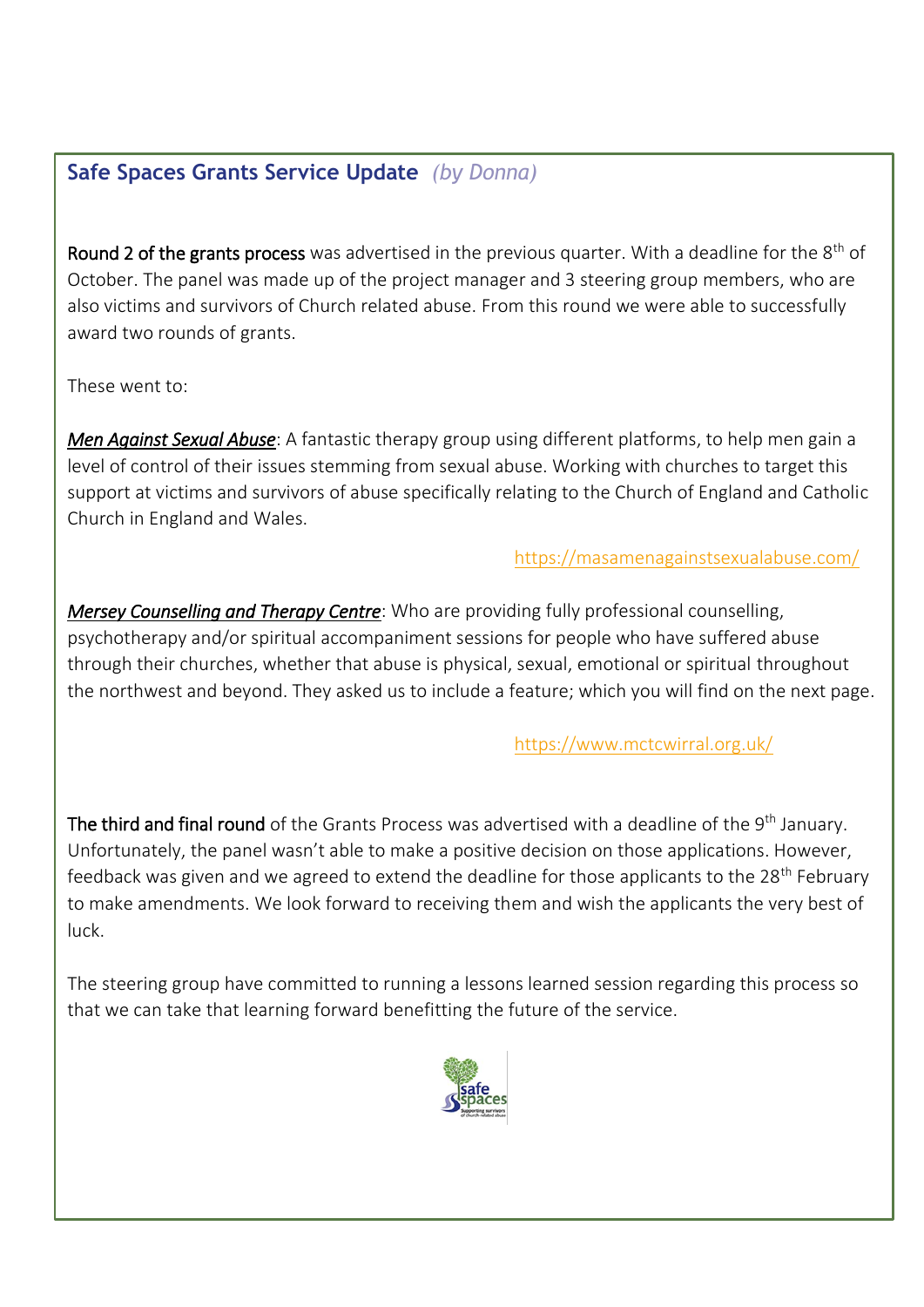



# *If you or anyone you know has survived any type of church related abuse, bullying or trauma, MCTC is here to help you.*

I

We have secured funding from Safe Spaces, a free and independent support service, providing a confidential, personal and safe space for anyone who has been abused by someone in the Church or as a result of their relationship with the Church of England, the Catholic Church in England and Wales or the Church in Wales.

Although the churches have funded the service, it is run independently by the charity Victim Support, who are one of the leading charities providing specialist support to survivors of abuse in England and Wales.

If you have been affected, however long ago, thanks to Safe Spaces and Victim Support, MCTC can help you. You do not have to have told the police or the church authorities, and you do not have to still be involved with the church. Your information will not be shared without your consent unless you or someone else is in immediate danger.

# Please contact us in complete confidence: [charlotte@mctcwirral.org.uk](mailto:charlotte@mctcwirral.org.uk)

## **Following a successful application in Round 2 of the Safe Spaces grants process we are very happy to share with you the services of the Mersey Counselling & Therapy Centre.**

Offering Face to Face and Online counselling, psychotherapy and spiritual accompaniment to support the victims and survivors of church related abuse, MCTC offer a blended approach to therapy adding creative aspects to sessions to assist those who may need a different approach when sharing their difficult experiences. Sessions may, for example, include art therapy or spiritual accompaniment but are tailored to the individual to ensure support and guidance throughout the healing process. In promoting the wellbeing of clients psychologically as well as holistically, MCTC offer their clients a place of safety as they manage the understanding of how their difficult and negative emotions have impacted on their lives. Connecting with the whole person, MCTC advocate the process of deep and lasting healing.

The combination of professional counselling and creative interests have far reaching benefits which are not only well documented but that were clearly outlined in the MCTC bid and demonstrated a clear commitment to improving the wellbeing of clients. The resulting Safe Spaces grant will help to reinforce the benefits of a multi discipline personal approach and ensure that those who deliver the service are recognised for the work they do.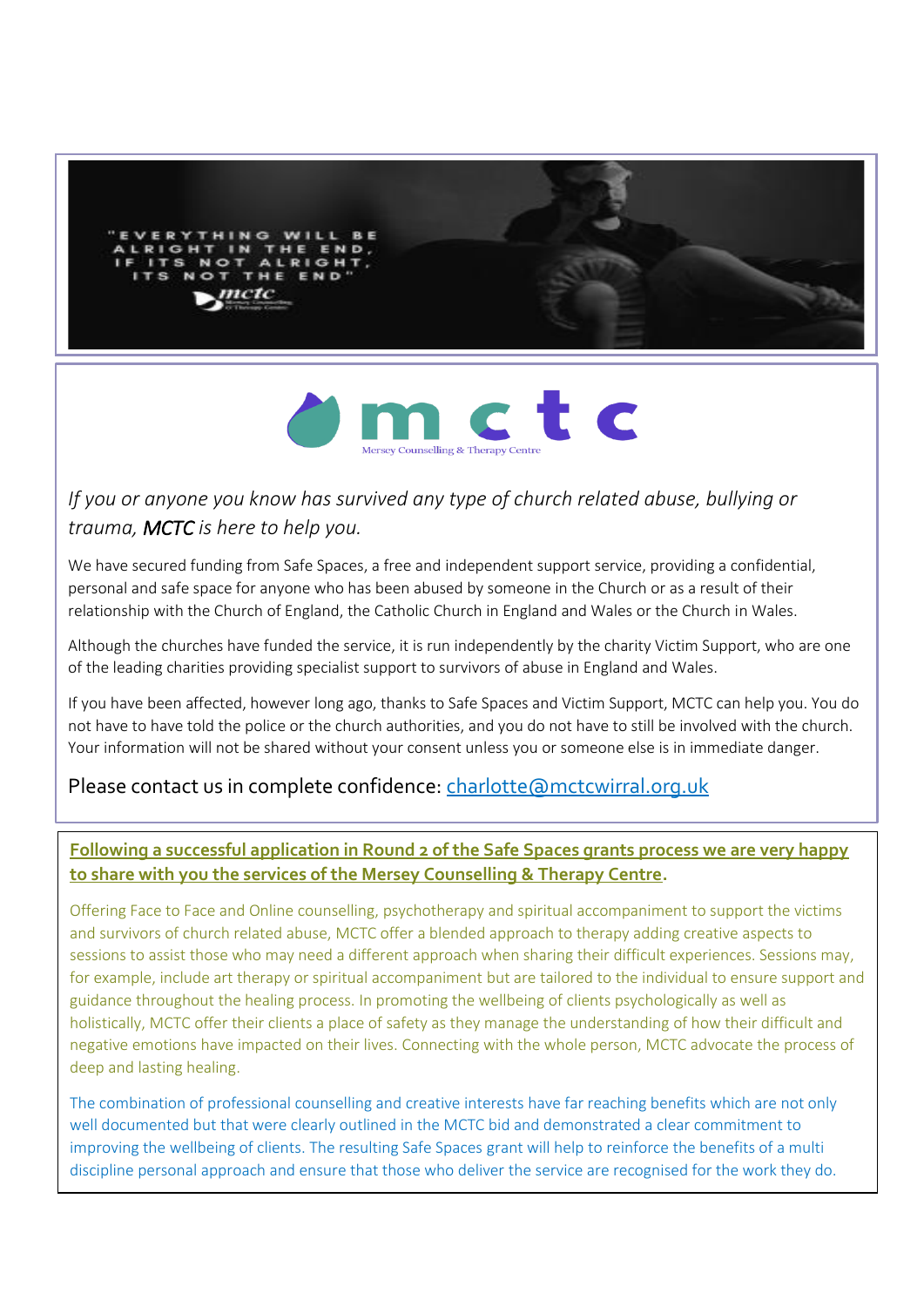# **Safe Spaces Compliments**

Feedback is incredibly important to the Safe Spaces Service. When we are nearing the end of support with service users, we send a form asking for feedback.

This Spring we are sharing the gratitude and experience of some of our services users feedback, offered recently following their time within the service



*"Thanks very much to XXXXXXX in particular for her patience and understanding; I am very happy that everything is well resolved and everyone is safe and looked after now"*



*"Pleased there is a point of contact for Survivors of Clerical abuse"*



*"When I initially spoke to safe spaces they told me about the urgent and interim support schemes offered by the Church of England. Although unsure of how to access these at the time I have now done so as I was also contacted by the Church of England in a past case review exercise. I am much stronger now and well supported. Although it's a pilot scheme at the moment the support is/was excellent so far they have paid my rent, helped with urgent bills, paid off my credit cards, provided counselling and kept in touch to this day"*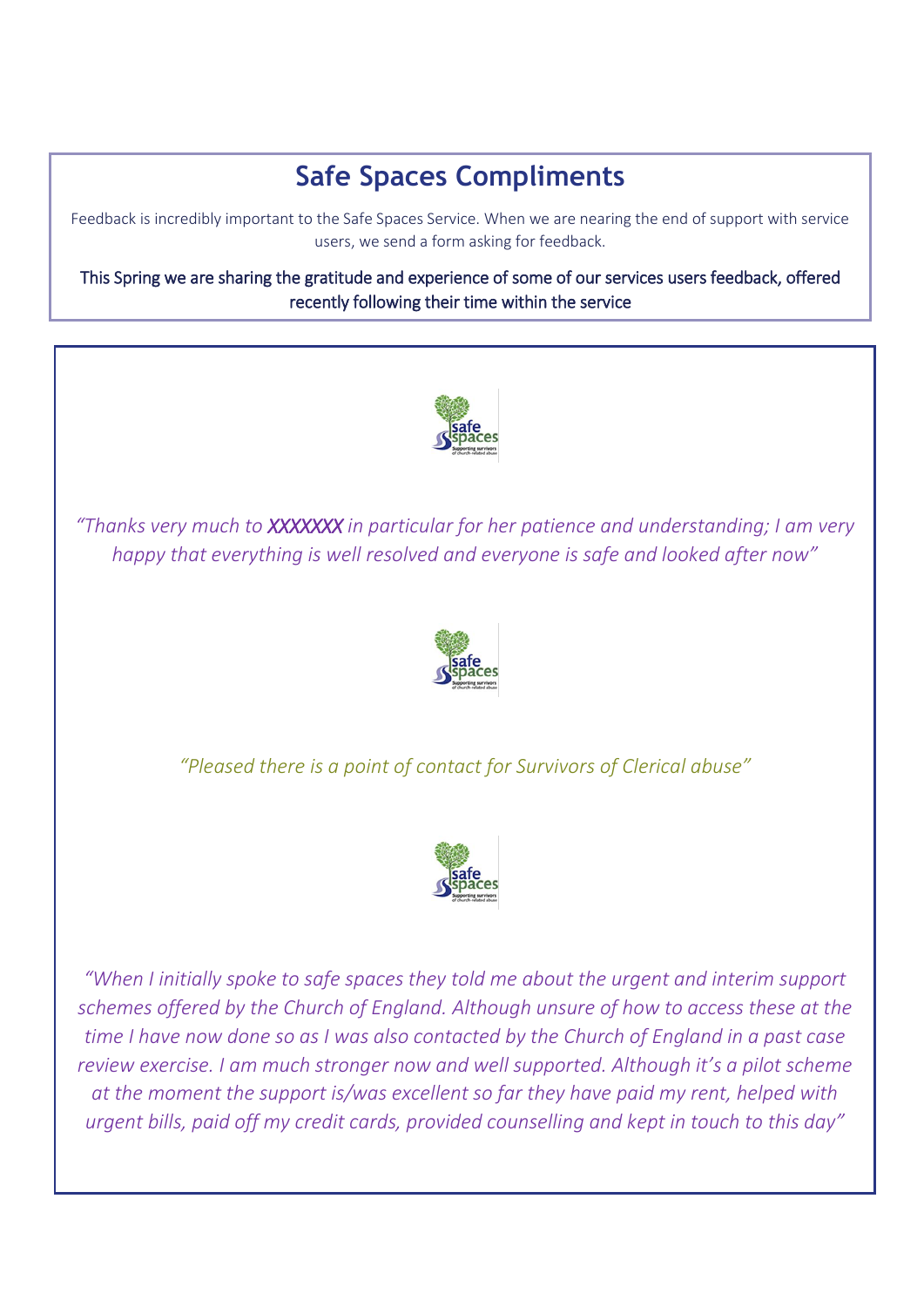We are delighted to offer space in our newsletter for another of our previous grant recipients – The Diocese of Newcastle – who wanted to share information about an additional project they are running….. We wish Maggie and Carol best wishes for their upcoming events.

#### **THE CHURCH Is someone close to you a survivor** / OF ENGLAND DIOCESE OF NEWCASTLE

# of church-based abuse?

Supporting a family member or friend as they disclose their experiences, talk about them and seek help and support is an important and challenging role.

It can be confusing, frightening and isolating. But it can also be inspiring and fulfilling, as we witness the strength and resilience of the survivors we love and accompany them as they recover from trauma and experience healing.

#### **Peer Support**

The Diocese of Newcastle would like to establish a peer support group for people in this supporting role - those who love and care for survivors of church-based abuse.

One aim of the group will be to help participants become more trauma-informed, which is a compassionate approach to supporting people with trauma experiences. But most of all we hope to create a space in which we can come together to support each other in our own experiences and also to celebrate those moments of healing.



Working together to build bridges of support!

#### **The Events**

We want to hold two initial meetings where those who have experience of supporting survivors of church-based abuse can come together to talk and decide about how a peer support group could be run.

If you feel you would want to be part of this conversation please join us either in person 10am 5 March 2022 at Newcastle Cathedral or over Zoom 5.30pm 8 March 2022.

Please contact Donna Brown (d.brown@newcastle.anglican.org)

to register an interest for either conversation and she will send you joining instructions nearer to the time.

The group will be co-facilitated by Carol Butler, DSA for Newcastle Diocese, and Maggi Creese, who supports a survivor of church-based abuse.

We are very much looking forward to meeting you!

Maggi and Carol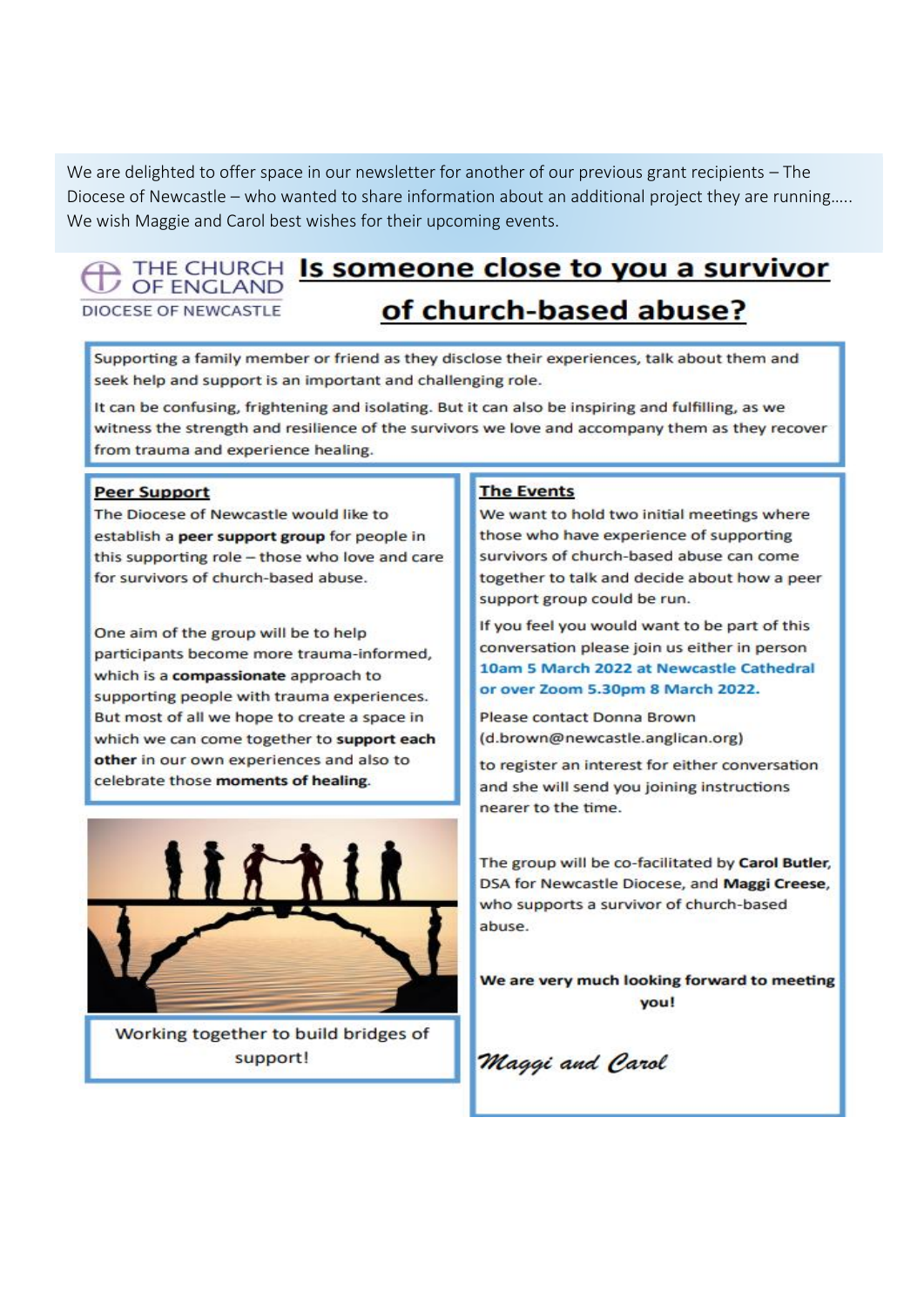# Survivors Artwork

Reflecting the change in seasons, we say farewell to winter months and look forward to the delights of spring. Thank you to our contributor for these beautiful additions to our newsletter.





# Pastures New

We wanted to wish our colleague Jack all the very best as he embarks on his new role at Victim Support, we will miss you on the Safe Spaces Team JC.

Just a few words from the man himself …..

*I have been an Independent Sexual Violence Advisor on the safe spaces project for just under 18 months now and can safely say I have enjoyed every moment of it. I am remaining within victim support but moving to work for another ISVA team.* 

*I wanted to take this opportunity to pay thanks to the courage, integrity and honesty of all the clients I have had the pleasure of supporting and working with. The nuances of church abuse and its effects on survivors have taught me much and will take these lessons into how I support all survivors going forward.* 

*It's with a heavy heart I say goodbye, but with overwhelming appreciation for this opportunity; that I say thank you all, so very much.* 

Jack Cochran.